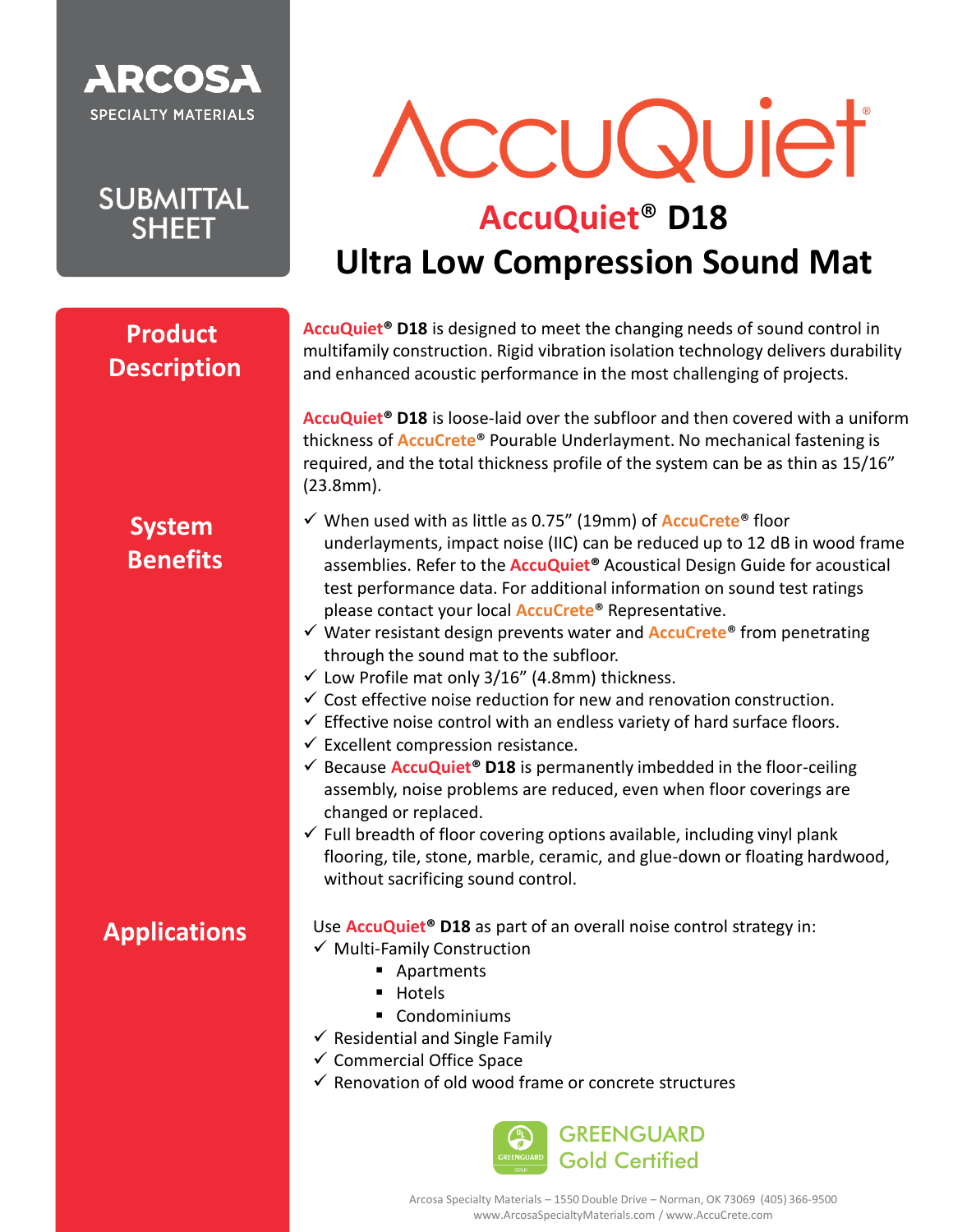

**SUBMITTAL SHEET** 

**Limitations**

**Physical** 

**Properties**

AccuQuiet

## **AccuQuiet**® **D18**

## **Ultra Low Compression Sound Mat**

| Weight<br><b>Thickness</b> |                                                                                                                                            |                                      | $0.197$ lbs/ft <sup>2</sup> (962g/m2) +/- 10.0%<br>$3/16''$ (4.8mm) +/- 10% |                                          |  |
|----------------------------|--------------------------------------------------------------------------------------------------------------------------------------------|--------------------------------------|-----------------------------------------------------------------------------|------------------------------------------|--|
| Acoustic<br>Performance    | Can improve IIC ratings $6 - 12$ db in wood-frame<br>construction. (refer to <b>AccuQuiet</b> ® Design Guide for more<br>complete details) |                                      |                                                                             |                                          |  |
| <b>Force Applied</b>       |                                                                                                                                            | Percent Residual<br><b>Thickness</b> | <b>Actual Residual</b><br>Thickness (mm)                                    | <b>Actual Residual</b><br>Thickness (in) |  |
| $0.0$ kPa $(0$ lb/sf)      |                                                                                                                                            | 100%                                 | 4.95                                                                        | 0.195                                    |  |
| $0.7$ kPa<br>(15 lb/sf)    |                                                                                                                                            | 100%                                 | 4.63                                                                        | 0.182                                    |  |
| $2.0$ kPa<br>(42 lb/sf)    |                                                                                                                                            | 97%                                  | 4.50                                                                        | 0.177                                    |  |
| 5.0 kPa<br>(105 lb/sf)     |                                                                                                                                            | 96%                                  | 4.42                                                                        | 0.174                                    |  |

- ✓ **AccuQuiet® D18** is only part of an effective overall noise reduction strategy. While using **AccuQuiet® D18** will improve the overall acoustic performance of assemblies, the exact amount or minimum performance cannot be guaranteed. Arcosa Specialty Materials recommends consulting with an acoustical professional for advice on improving the acoustical performance of buildings that use **AccuQuiet® D18** and other measures for sound control.
- ✓ **AccuQuiet® D18** is not a vapor barrier and will not prevent migration of moisture vapor upward or downward through the product. Where moisture conditions exist, appropriate moisture vapor remediation must be installed.
- ✓ To minimize risk of damage to the poured **AccuCrete**® underlayment, installation of **AccuQuiet® D18** and AccuCrete after drywall is recommended. Consult a technical representative for advice if installation is required before drywall is installed.
- ✓ Minimum **AccuCrete**® Thickness Compressive Strength Recommendations:
	- $\checkmark$  Residential/Multifamily Construction: 0.75" (19mm) using a 2,000 p.s.i. mix design.
	- ✓ Light Commercial: 1" (25.4mm) using a 3,000 p.s.i. mix design is required.